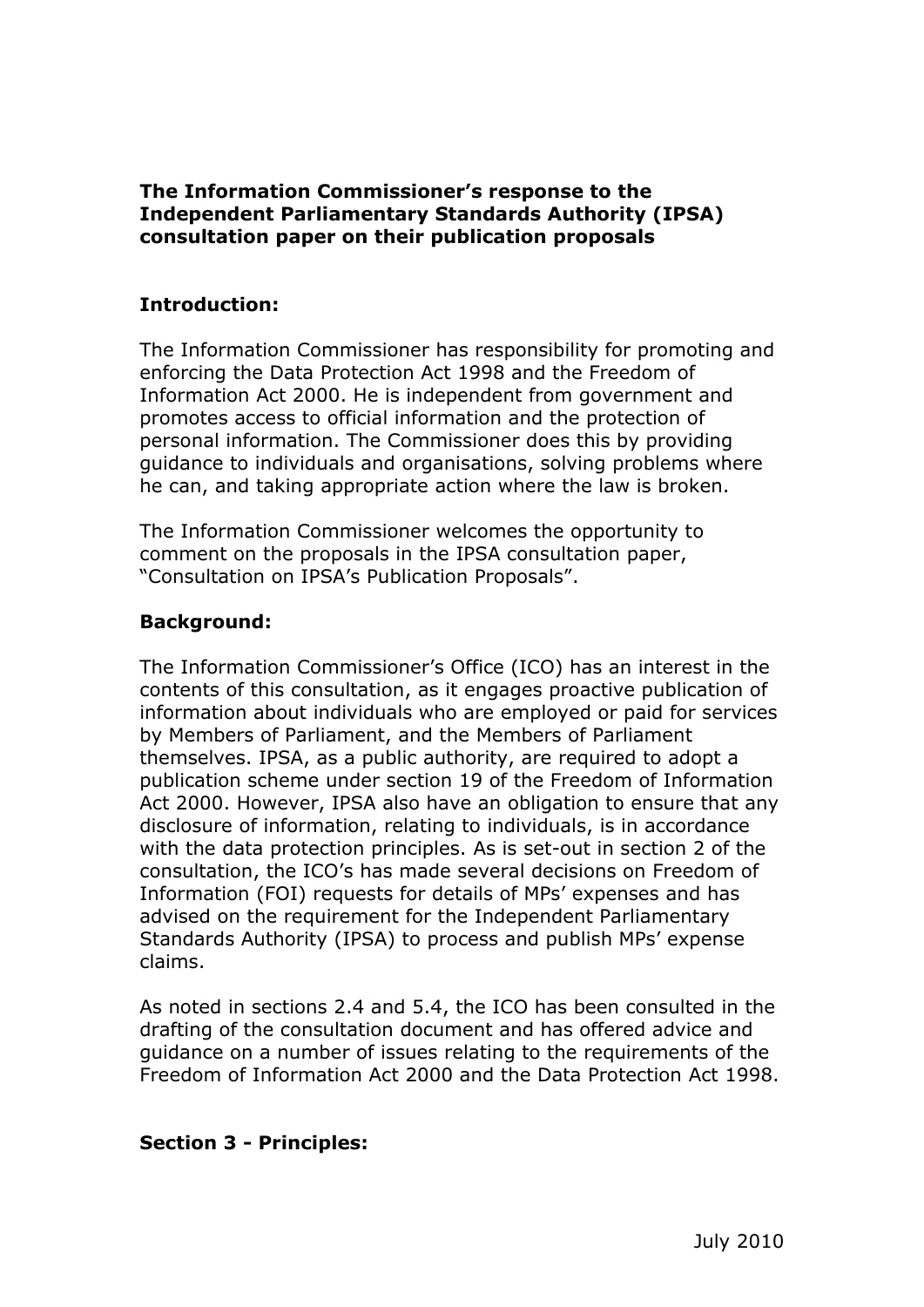We note that IPSA have identified the importance of balancing the need for transparency and openness with the need to protect personal data. We would agree that this is the key issue: striking the correct balance between these competing demands. We believe that the measures laid out in the consultation document strike an acceptable balance between meeting the public interest in transparency and openness and giving due consideration to the concerns of MPs over issues surrounding personal data, security and commercial interests. We will outline the reasoning behind our opinion in greater detail.

# **Sections 4.2 & 4.3 - Staff Salaries:**

We believe that the proposal of publish salaries for all staff, in ranges of £5000, achieves an acceptable balance between the need for transparency and the need to protect the personal data of MPs' staff.

In February 2009 the ICO produced a guidance note entitled "When should salaries be disclosed?" The note can be found at the following link:

[http://www.ico.gov.uk/upload/documents/library/freedom\\_of\\_infor](http://www.ico.gov.uk/upload/documents/library/freedom_of_information/practical_application/salaries_v1.pdf) mation/practical application/salaries v1.pdf

The guidance note sets out the key considerations that will be engaged when considering whether or not the routine publication of salary details is appropriate.

The key areas to consider are the public interest, the expectations of employees and whether or not the publication would represent an unfair intrusion which is likely to cause unwarranted damage or distress.

Given that there is an overwhelming public interest in the issue of MPs expenses we believe it is likely that the majority of MPs' employees would have some degree of expectation that their salary details, at some level, would be likely to be released in the event of an FOI request being received. With this in mind we take the view that the need for salary details to be disclosed, within the appropriate banding, would be likely to be within their expectations. In the fullness of time, we consider that it will be generally accepted that the routine publication of salary details is part and parcel of being employed by an MP, just as it is in many other areas of the public sector.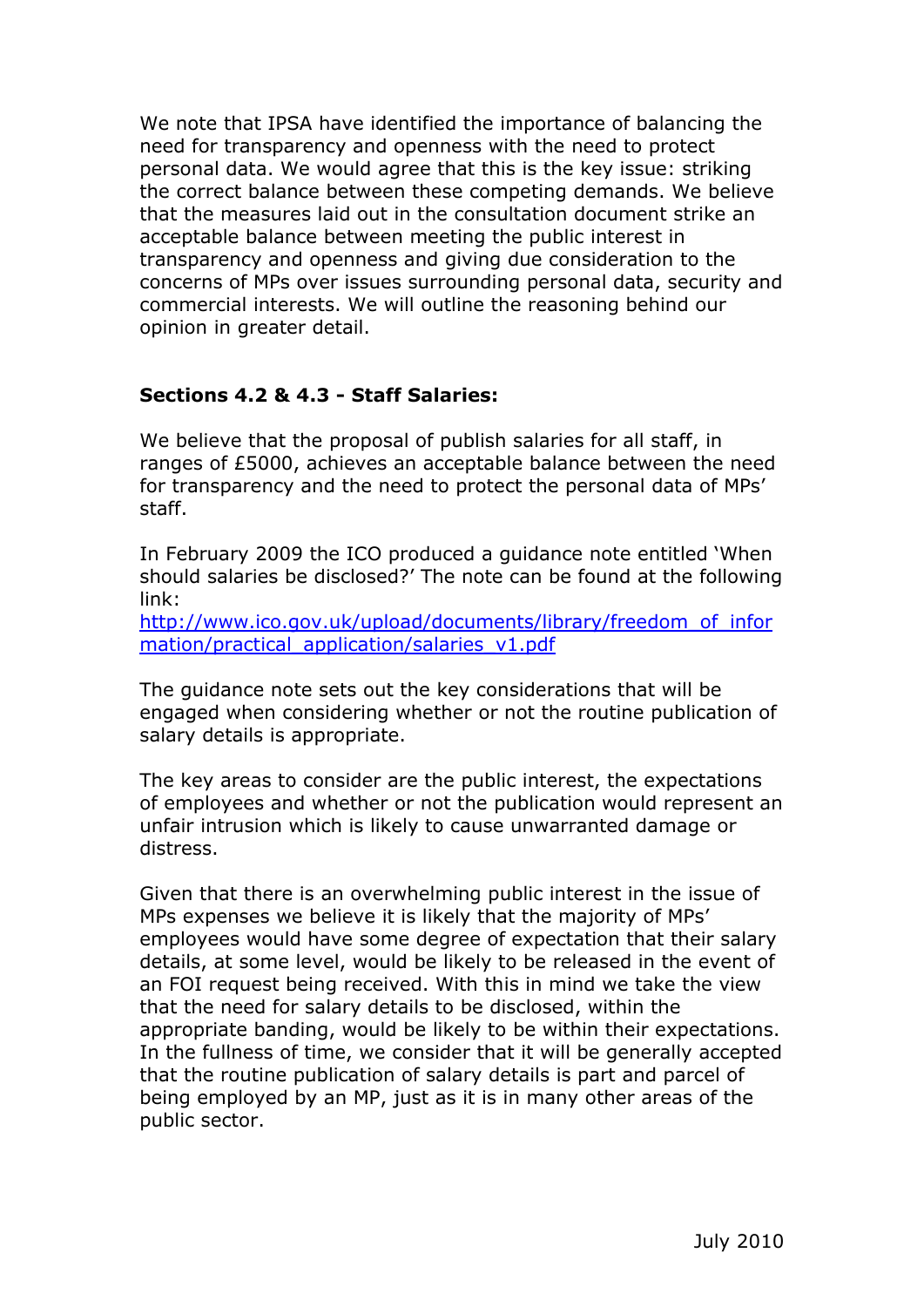We would recommend that MPs are advised to inform their employees about how they will be affected by these changes and to ensure that future employees are made fully aware that their salary details will be published.

The proposal to publish precise salaries for connected parties is a more difficult issue. On the one hand, our previous guidance has been that the publication of precise salary details should only occur in exceptional circumstances and should normally be reserved for senior members of staff. We do recognise that publication of precise salaries does have implications for the personal privacy of those individuals who are named as part of publication.

However, it is an important public interest that the public have confidence in the payments given to connected parties by MPs. Given the previous cases that the House Of Commons authorities have considered, in relation to the employment of connected parties, the Commissioner is of the view that publication of the exact payments made to connected parties by MPs is in the legitimate interests of IPSA and the public. Furthermore, while recognising that this does constitute a more intrusive disclosure than banding alone, the Information Commissioner is of the view that it is in the legitimate interests of IPSA to publish this information. We are persuaded that, in these exceptional circumstances, there is sufficient justification for publishing precise salary details for connected parties.

Again, we would consider that those connected parties would have a reasonable expectation that the wider public would have an interest in their salary. Indeed we would consider that, as they are connected parties, they would have an equal interest in ensuring that there can be no suggestion of improbity in relation to their employment, both from their own perspective and that of their employer.

#### **Sections 4.4 to 4.7 - Journeys by Public Transport:**

We note that the key objection to the proposal to publish details of MPs journeys relates to the risk of compromising the security of MPs if details of their regular journeys are made publically available.

We believe that the proposal to publish the date, origin and destination of a MP"s journey is likely to represent a fair compromise between transparency and security.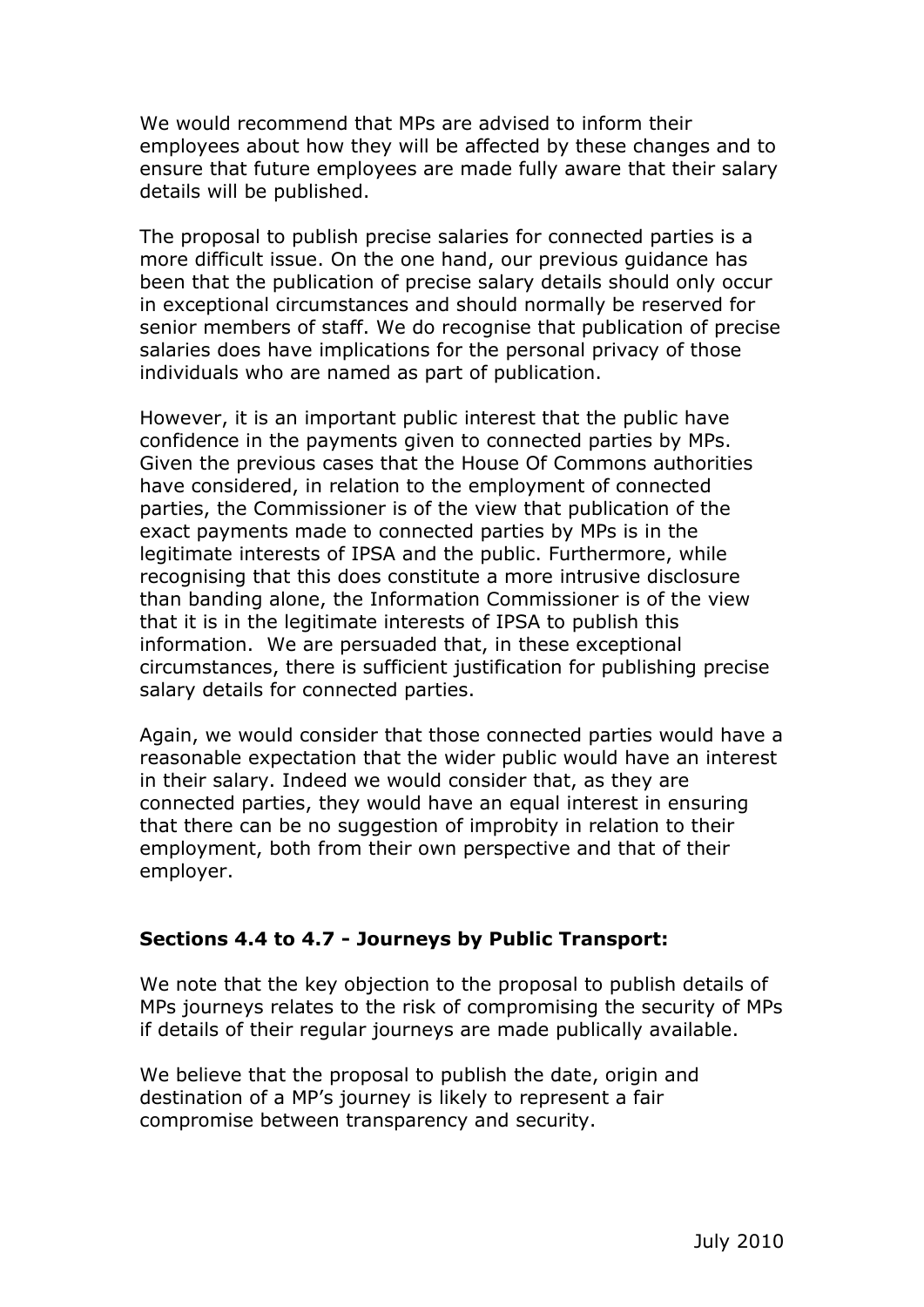We consider that publication of these details will not expose individuals to a significantly increased security risk. As stated in the consultation document, MPs are public figures to whom the public have regular access. Generally details such as a MP"s constituency, when and where they hold their surgeries and, in many cases, their home address are likely to be in the public domain. Therefore, it seems reasonable to assume that their regular journeys will be obvious in most cases and, thus, publication is unlikely to present a significantly increased risk.

We believe that the proposed categories of information are comprehensive enough to allow the public to gauge the necessity of an MP"s journey without putting the individual at increased risk on their regular journeys.

We note that IPSA will liaise with the appropriate security organisations to take advice, on a case-by-case basis, where particular security threats are identified. This seems a sensible approach which allows IPSA a certain amount of scope to amend their approach where circumstances require it.

# **Sections 4.8 to 4.12 - Residential Address details:**

We agree that the proposal to publish the first half of MPs' postcodes strikes the correct balance between transparency and security.

We are satisfied that this level of publication will be sufficient to satisfy the public interest in ensuring that expenses claims are genuine and justified. It should also be sufficient to identify incidences of "flipping", which generated a great deal of public concern.

We are not aware of any suggestion that there is a compelling need for the public to have access to the precise address in order to be satisfied that expenses claimed were legitimate and justifiable. As such, there would appear to be an argument that the publication of that level of detail might be considered disproportionate, particularly considering the right to privacy of MPs' families.

# **Sections 4.12 to 4.15 - Security and Disability Claims:**

We are aware that reimbursement claims for these types of expenses are likely to be considered sensitive and that there would be misgivings if these claims were to be published in any detail.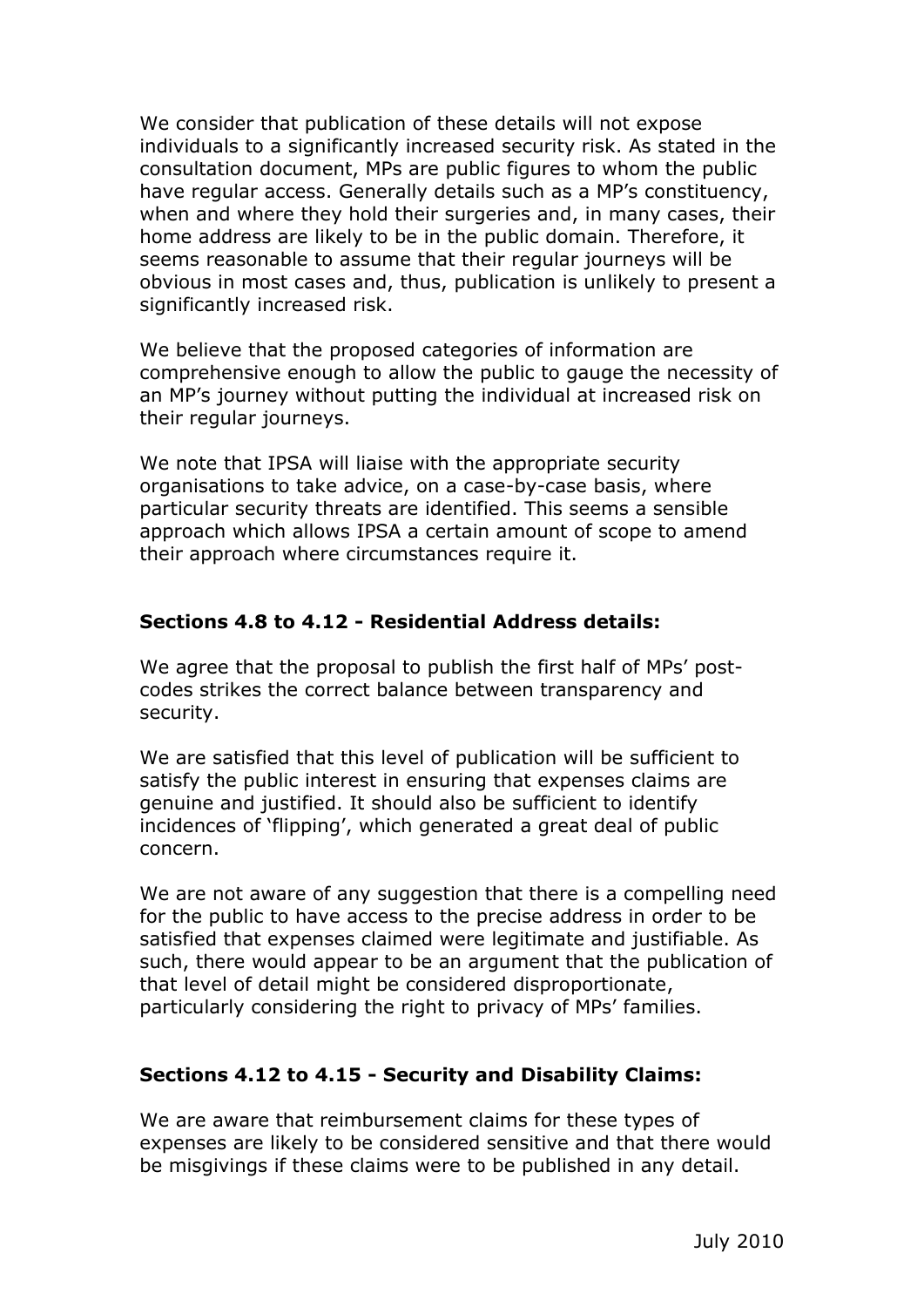Firstly, with regards to Disability Claims, given that the Data Protection Act 1998 affords greater protection to information relating to an individual's 'physical or mental health or condition' within its definition of 'sensitive personal data', we would arque that there would need to be strong justification for publishing information that might allow inferences to be drawn in relation to a person"s physical or mental wellbeing.

We consider that the public interest in ensuring that MP's expense claims are justified would not necessarily outweigh the MP"s right to privacy in relation to their physical or mental condition.

With this in mind we would consider that publishing details of such claims in an aggregated form represents a reasonable compromise.

With regards to expenses claims relating to security measures employed by MPs, we understand that concerns have been raised that publishing details of how an MP has chosen to protect their home might undermine the effectiveness of the measures and consequently the safety of MPs and their families.

Given these arguments it is understandable that IPSA have taken the decision to limit publication to the amounts claimed by Parliament as a whole.

It will remain to be seen whether this level of detail will be sufficient to satisfy the public's appetite for transparency. It may be that IPSA will need to consider whether there is an alternative method by which they can ensure that public that claims for security and disability expenses are given the appropriate level of scrutiny. We would be happy to consult on any such undertakings at the appropriate time.

## **Section 5 - Publication Scheme:**

The ICO has reviewed the content of IPSA"s proposed publication scheme and, as stated in section 5.4, we are broadly satisfied that the scheme will meet the requirements of the ICO Model Publication Scheme 2009.

# **Sections 6.1 to 6.5 - Publication of rejected claims:**

We feel that there is some scope for clarification in relation to how rejected claims will be handled. It is not entirely clear, from the process set-out in the consultation document, whether claims which